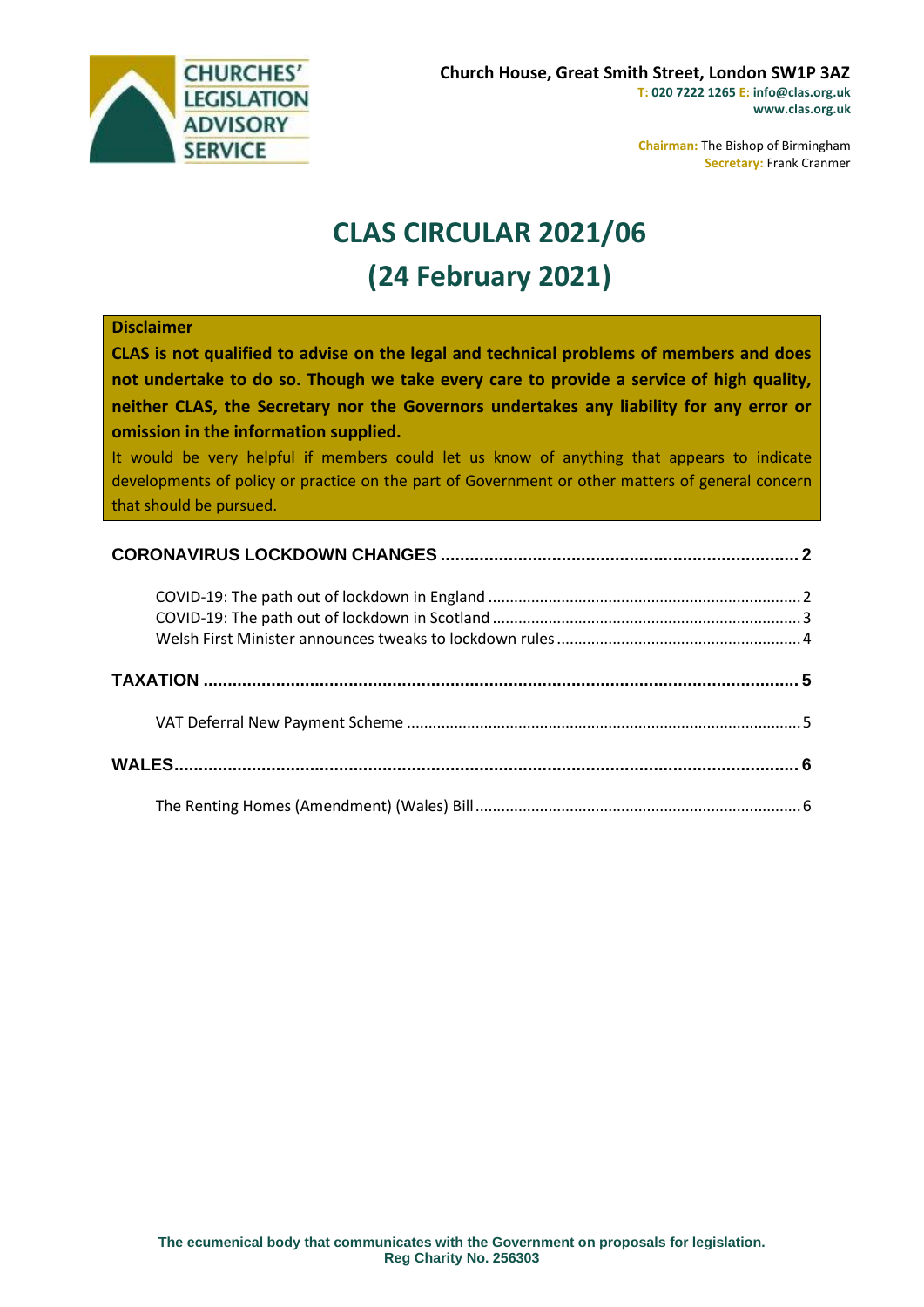## <span id="page-1-0"></span>**CORONAVIRUS LOCKDOWN CHANGES**

#### <span id="page-1-1"></span>**COVID-19: The path out of lockdown in England**

**For information and possibly for action**

On 22 February, the Prime Minister made a [statement](https://hansard.parliament.uk/commons/2021-02-22/debates/7F26D493-AF6A-46A4-A1C3-61A39DD527CE/Covid-19RoadMap) to the Commons and appeared subsequently at a press conference to outline the Government's plans for a staged easing of the lockdown in England. In brief, according to the subsequent [press release:](https://www.gov.uk/government/news/prime-minister-sets-out-roadmap-to-cautiously-ease-lockdown-restrictions)

- From **8 March**, all pupils in England's schools are expected to return to class, with mass testing and wider use of facemasks in secondary schools and care home residents will be allowed one regular visitor provided that he or she is tested and wears PPE. The "Stay at Home" requirement will remain, but people will be able to leave home for recreation outdoors, such as a coffee or picnic with their household or support.
- From **29 March**, groups of up to six people or two households will be allowed to gather in parks and gardens. The "Stay at Home" requirement will end, but many lockdown restrictions will remain (for example, people should continue to work from home where possible, and overseas travel will remain banned other than for a small number of reasons).
- From **12 April**, shops, hairdressers, gyms, *outdoor* hospitality and self-contained holiday accommodation may be able to reopen. There will be no need for customers to order a "substantial meal" (even a Scotch egg) with alcohol, though customers must order, eat and drink while seated. Funerals can continue with up to 30 people, and the numbers able to attend weddings, receptions and commemorative events such as wakes will rise to 15 (from 6).
- From **17 May**, two households or a group of six may be able to meet indoors in a pub or other hospitality venue and cinemas, museums, hotels, performances and sporting events will also reopen. Most social contact rules will be lifted, though *gatherings of over 30 people will remain illegal*. As well as funerals, up to 30 people will be able to attend weddings, receptions and wakes. Other life events that will be permitted include *bar mitzvot* and baptisms.
- From **21 June** it is hoped that all legal limits on social contact will be removed, with the final closed sectors of the economy, such as nightclubs, reopened. The Government states that 'This will also guide decisions on whether all limits can be removed on weddings and other life events.'

The full accompanying document, *[COVID-19 Response](https://assets.publishing.service.gov.uk/government/uploads/system/uploads/attachment_data/file/963491/COVID-19_Response_-_Spring_2021.pdf) – Spring 2021*, made it clear, however, that easing the lockdown was conditional upon a number of factors and that, before proceeding to the next step, the Government would examine the data to assess the impact of the previous one, based on four tests:

'a. The vaccine deployment programme continues successfully.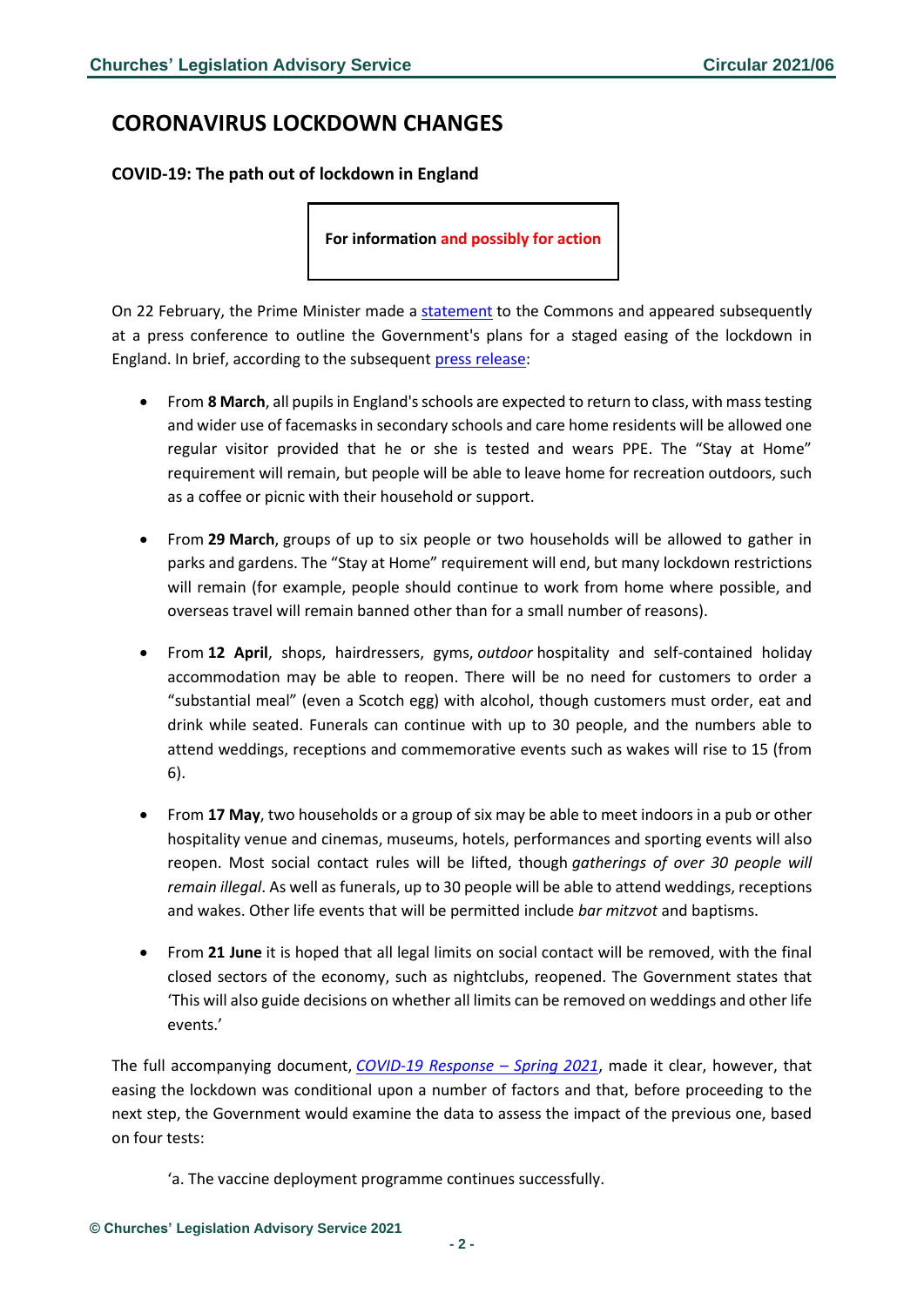b. Evidence shows vaccines are sufficiently effective in reducing hospitalisations and deaths in those vaccinated.

c. Infection rates do not risk a surge in hospitalisations which would put unsustainable pressure on the NHS.

d. Our assessment of the risks is not fundamentally changed by new Variants of Concern.'

There will be a minimum of five weeks between each step: four weeks for the data to reflect changes in restrictions followed by seven days' notice of the restrictions to be eased.

As to the likely impact on places of worship, the progression appears to be like this:

- *Weddings* may currently only take place in an emergency. The expectation is that from 8 March, six people will be able to attend a wedding and it will not need to be an emergency, from 12 April fifteen people will be able to attend a wedding and a reception afterwards, from 17 May that figure will increase to thirty and (at least in principle), from 21 June all attendance restrictions will be lifted. There is currently no change in the requirement for those attending a wedding to wear face coverings and maintain social distancing.
- Attendance at *funerals* will continue to be limited to thirty until the end of restrictions.

Following the Prime Minister's statement to Parliament, the Bishop of London, who chairs the Church of England's Coronavirus Recovery Group, [commented](https://www.churchofengland.org/news-and-media/coronavirus-reopening-roadmap-comment-bishop-london) that the Church would study the details of the statement and, 'working with Government Departments, refine our own advice for local churches in the weeks ahead. We all look forward to being able to meet in larger groups again later this year and today's announcement will be especially encouraging for couples planning weddings, among others'.

[Source: 10 Downing Street, 22 February]

#### <span id="page-2-0"></span>**COVID-19: The path out of lockdown in Scotland**



The First Minister announced a phased ending to lockdown in Scotland:

- In Phase 1 (yesterday) early learning and childcare and schools reopened for Primary 1-3 pupils and senior phase pupils for essential practical work. There was limited increase in the provision for vulnerable children. Care homes were opening to facilitate meaningful contact between relatives/ friends and residents.
- In Phase 2 (unlikely before **15 March**) there would be more school reopening and non-contact outdoor group sports would be permitted for 12-17 year olds. Socialising rules would be eased to allow outdoor meetings of four people from two households.
- In Phase 3 (at least three weeks later possibly **5 April**) the "Stay-at-Home" requirement would be removed, with a third and final phase of schools reopening if required. Places of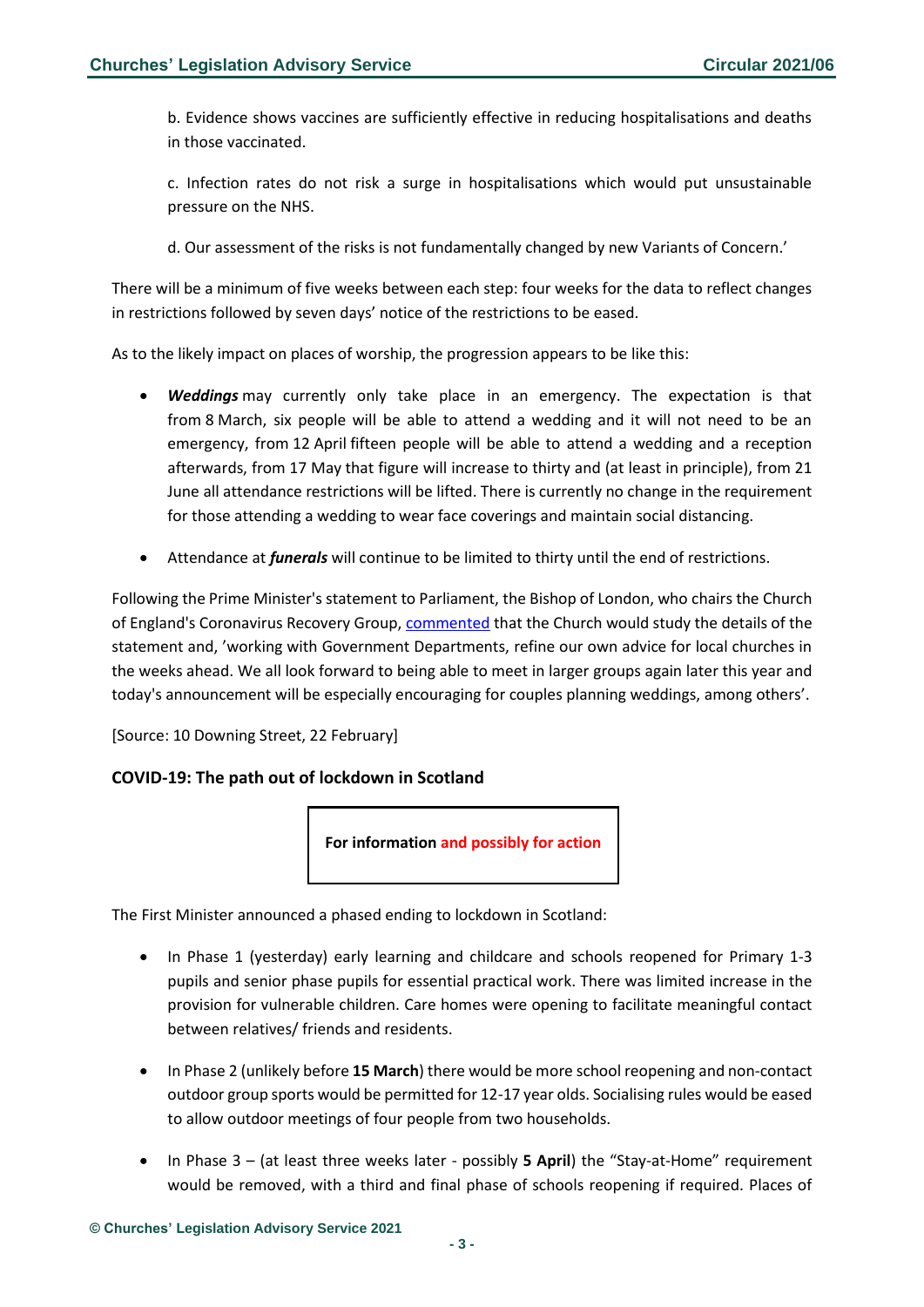worship would be able open with restricted number. The essential retailers list would expanded slightly and click-and-collect resumed for non-essential retail.

• In Phase 4 – possibly **26 April**) there would be limited other easing within Level 4, including permitting non-essential work in people's homes, and a return to a variable Levels approach, to enable the graduated opening up of economic and social activity.

The First Minister told the Scottish Parliament that "Stay at Home" restrictions would be eased on 5 April, but that Easter and Passover would be taken into account during the decision-making process and churches could potentially be permitted to reopen for communal worship a few days earlier with numbers restricted to 20. Her statement was [welcomed](https://churchofscotland.org.uk/news-and-events/news/2021/Reaction-to-timetable-on-re-opening-places-of-worship-with-restricted-numbers) by the Moderator of the General Assembly, but Dr Fair said that, while the announcement was a good beginning to a return to normality, 'individual congregations will proceed cautiously according to their own circumstances and will only re-open buildings when it's safe for them to do so.'

[Source: *BBC News*, 23 February]

#### <span id="page-3-0"></span>**Welsh First Minister announces tweaks to lockdown rules**

**For information and possibly for action**

The Welsh First Minister [announced](https://gov.wales/lockdown-continue-further-three-weeks-pupils-return-school) a few small tweaks to Welsh social distancing rules. From 22 February, children aged three to seven will begin returning to schools in a phased way, while some vocational learners on courses that require practical learning, will return to college.

Following the latest review of coronavirus restrictions, the Welsh Government also announced some minor changes to the current rules:

- From Saturday 20 February, four people from two different households will be able to meet outdoors for socially distanced local exercise. This does not apply to private gardens.
- From March 1, the law will be changed to allow licensed wedding venues, such as visitor attractions and hotels, to reopen, but only to perform wedding and civil partnership ceremonies.
- Sport Wales will make arrangements for more talented athletes to resume training and playing.
- With more people living and working in older people's care homes being vaccinated, the Welsh Government will look again at its guidance for care home visiting.

[Source: Welsh Government, 19 February]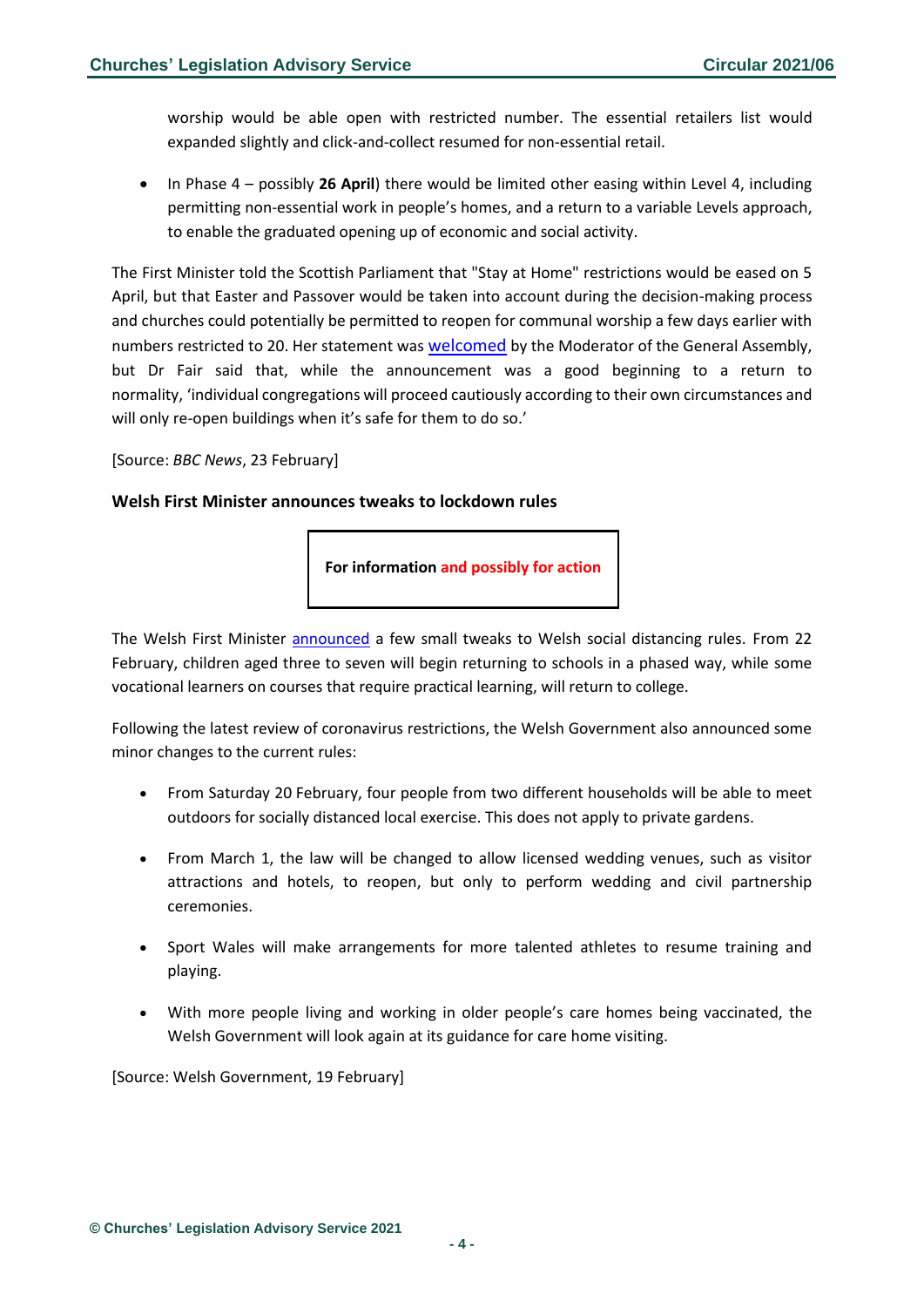## <span id="page-4-0"></span>**TAXATION**

<span id="page-4-1"></span>**VAT Deferral New Payment Scheme**

**For information and possibly for action**

HMRC has announced that organisations that deferred VAT payments last year can now join the new [VAT Deferral Payment Scheme](https://www.gov.uk/guidance/deferral-of-vat-payments-due-to-coronavirus-covid-19) to pay it in smaller monthly instalments. The scheme is open to organisationsthat deferred VAT due from 20 March to 30 June 2020 (under the VAT Payment Deferral Scheme) and still have payments to make. They can:

- Pay the deferred VAT in full, on or before 31 March 2021
- Opt-in to the VAT Deferral New Payment Scheme online between 23 February and 21 June 2021
- Contact HMRC by 30 June 2021 if they need to agree extra help to pay.

More information is available [here.](https://www.gov.uk/government/news/vat-deferral-new-payment-scheme-online-service-opens?utm_medium=email&utm_campaign=govuk-notifications&utm_source=a650df6e-817f-403a-a35f-c66b74cfd988&utm_content=daily)

[Source: HMRC, 23 February]